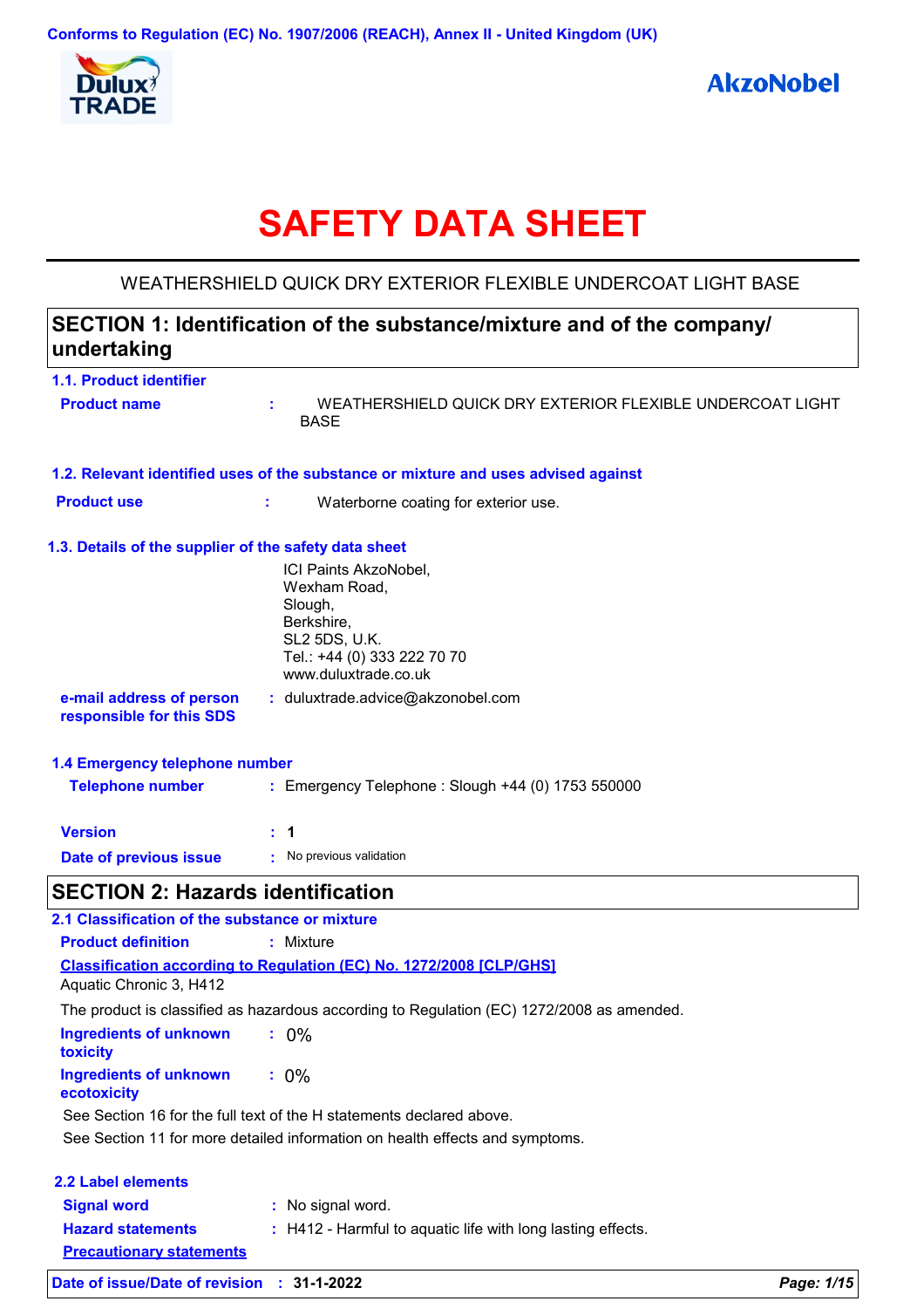## **SECTION 2: Hazards identification**

| <b>General</b>                                                                                                                                                  | : P102 - Keep out of reach of children.<br>P101 - If medical advice is needed, have product container or label at hand.                                                                                                 |
|-----------------------------------------------------------------------------------------------------------------------------------------------------------------|-------------------------------------------------------------------------------------------------------------------------------------------------------------------------------------------------------------------------|
| <b>Prevention</b>                                                                                                                                               | : P273 - Avoid release to the environment.                                                                                                                                                                              |
| <b>Response</b>                                                                                                                                                 | : Not applicable.                                                                                                                                                                                                       |
| <b>Storage</b>                                                                                                                                                  | : Not applicable.                                                                                                                                                                                                       |
| <b>Disposal</b>                                                                                                                                                 | : P501 - Dispose of contents and container in accordance with all local, regional,<br>national or international regulations.                                                                                            |
| <b>Supplemental label</b><br>elements                                                                                                                           | : Contains 2,4,7,9-tetramethyldec-5-yne-4,7-diol, IPBC and C(M)IT/MIT(3:1). May<br>produce an allergic reaction.<br>Warning! Hazardous respirable droplets may be formed when sprayed. Do not<br>breathe spray or mist. |
| <b>Annex XVII - Restrictions</b><br>on the manufacture,<br>placing on the market and<br>use of certain dangerous<br>substances, mixtures and<br><b>articles</b> | : Not applicable.                                                                                                                                                                                                       |
| <b>Special packaging requirements</b>                                                                                                                           |                                                                                                                                                                                                                         |
| <b>Containers to be fitted</b><br>with child-resistant<br>fastenings                                                                                            | : Not applicable.                                                                                                                                                                                                       |
| <b>Tactile warning of danger : Not applicable.</b>                                                                                                              |                                                                                                                                                                                                                         |
| <b>2.3 Other hazards</b>                                                                                                                                        |                                                                                                                                                                                                                         |
| <b>Product meets the criteria</b><br>for PBT or vPvB according<br>to Regulation (EC) No.<br>1907/2006, Annex XIII                                               | : This mixture does not contain any substances that are assessed to be a PBT or a<br>vPvB.                                                                                                                              |
| Other hazards which do<br>not result in classification                                                                                                          | : None known.                                                                                                                                                                                                           |

## **SECTION 3: Composition/information on ingredients**

| <b>Product/ingredient name</b>            | <b>Identifiers</b>                                                                     | $\frac{9}{6}$ | <b>Regulation (EC) No.</b><br>1272/2008 [CLP]                                                                                                                                           | <b>Type</b> |
|-------------------------------------------|----------------------------------------------------------------------------------------|---------------|-----------------------------------------------------------------------------------------------------------------------------------------------------------------------------------------|-------------|
| 1-butoxypropan-2-ol                       | REACH #:<br>01-2119475527-28<br>EC: 225-878-4<br>CAS: 5131-66-8<br>Index: 603-052-00-8 | $\leq$ 3      | Skin Irrit. 2, H315<br>Eye Irrit. 2, H319                                                                                                                                               | $[1]$       |
| 2,4,7,9-tetramethyldec-5-yne-<br>4,7-diol | REACH #:<br>01-2119954390-39<br>EC: 204-809-1<br>CAS: 126-86-3                         | $<$ 1         | Eye Dam. 1, H318<br>Skin Sens. 1B, H317<br>Aquatic Chronic 3,<br>H412                                                                                                                   | $[1]$       |
| <b>IPBC</b>                               | EC: 259-627-5<br>CAS: 55406-53-6<br>Index: 616-212-00-7                                | $<$ 1         | Acute Tox. 4, H302<br>Acute Tox. 3, H331<br>Eye Dam. 1, H318<br>Skin Sens. 1, H317<br><b>STOT RE 1, H372</b><br>Aquatic Acute 1, H400<br>$(M=10)$<br>Aquatic Chronic 1,<br>$H410 (M=1)$ | $[1]$       |
| triethylamine                             | EC: 204-469-4<br>CAS: 121-44-8                                                         | < 0, 1        | Flam. Liq. 2, H225<br>Acute Tox. 4, H302<br>Acute Tox. 3, H311<br>Acute Tox. 3, H331<br>Skin Corr. 1A, H314                                                                             | [1] [2]     |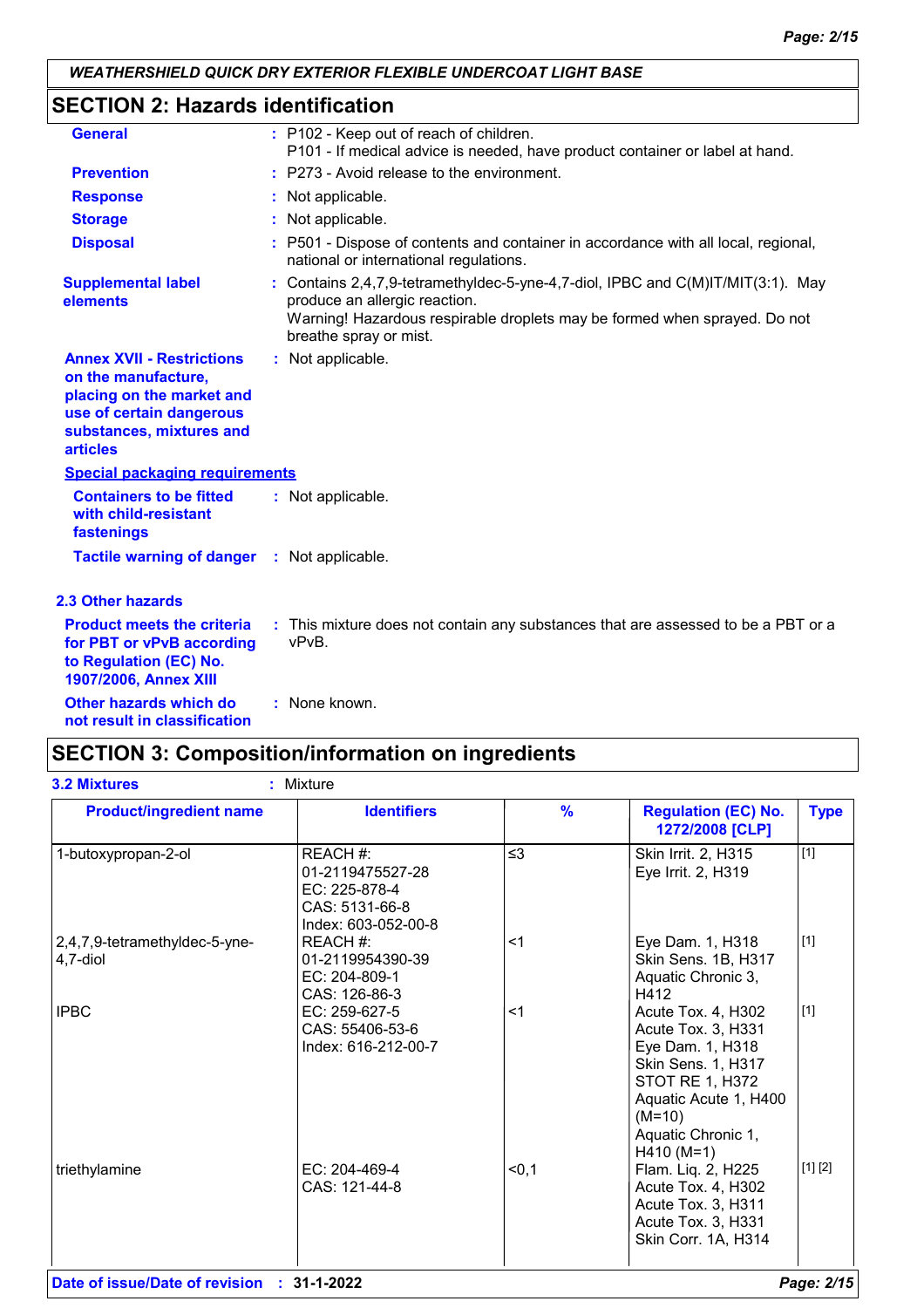## **SECTION 3: Composition/information on ingredients**

| 2-(2-butoxyethoxy) ethanol | REACH #:                         | ≤0.1 | STOT SE 3, H335<br>Eye Irrit. 2, H319         | [1] [2] |
|----------------------------|----------------------------------|------|-----------------------------------------------|---------|
|                            | 01-2119475104-44                 |      |                                               |         |
|                            | EC: $203-961-6$<br>CAS: 112-34-5 |      |                                               |         |
|                            | Index: 603-096-00-8              |      |                                               |         |
| 2-ethylhexan-1-ol          | EC: 203-234-3                    | ≤0,1 | Acute Tox. 4, H332                            | [1] [2] |
|                            | CAS: 104-76-7                    |      | Skin Irrit. 2, H315<br>Eye Irrit. 2, H319     |         |
|                            |                                  |      | STOT SE 3, H335                               |         |
|                            |                                  |      | See Section 16 for                            |         |
|                            |                                  |      | the full text of the H<br>statements declared |         |
|                            |                                  |      | above.                                        |         |
|                            |                                  |      |                                               |         |

There are no additional ingredients present which, within the current knowledge of the supplier and in the

concentrations applicable, are classified as hazardous to health or the environment, are PBTs, vPvBs or Substances of equivalent concern, or have been assigned a workplace exposure limit and hence require reporting in this section.

Type

[1] Substance classified with a health or environmental hazard

[2] Substance with a workplace exposure limit

[3] Substance meets the criteria for PBT according to Regulation (EC) No. 1907/2006, Annex XIII

[4] Substance meets the criteria for vPvB according to Regulation (EC) No. 1907/2006, Annex XIII

[5] Substance of equivalent concern

[6] Additional disclosure due to company policy

Occupational exposure limits, if available, are listed in Section 8.

## **SECTION 4: First aid measures**

### **4.1 Description of first aid measures**

| <b>General</b>                    | : In all cases of doubt, or when symptoms persist, seek medical attention. Never give<br>anything by mouth to an unconscious person. If unconscious, place in recovery<br>position and seek medical advice. |
|-----------------------------------|-------------------------------------------------------------------------------------------------------------------------------------------------------------------------------------------------------------|
| <b>Eye contact</b>                | : Remove contact lenses, irrigate copiously with clean, fresh water, holding the<br>eyelids apart for at least 10 minutes and seek immediate medical advice.                                                |
| <b>Inhalation</b>                 | : Remove to fresh air. Keep person warm and at rest. If not breathing, if breathing is<br>irregular or if respiratory arrest occurs, provide artificial respiration or oxygen by<br>trained personnel.      |
| <b>Skin contact</b>               | : Remove contaminated clothing and shoes. Wash skin thoroughly with soap and<br>water or use recognised skin cleanser. Do NOT use solvents or thinners.                                                     |
| <b>Ingestion</b>                  | : If swallowed, seek medical advice immediately and show the container or label.<br>Keep person warm and at rest. Do NOT induce vomiting.                                                                   |
| <b>Protection of first-aiders</b> | : No action shall be taken involving any personal risk or without suitable training. It<br>may be dangerous to the person providing aid to give mouth-to-mouth resuscitation.                               |

#### **4.2 Most important symptoms and effects, both acute and delayed**

There are no data available on the mixture itself. The mixture has been assessed following the conventional method of the CLP Regulation (EC) No 1272/2008 and is classified for toxicological properties accordingly. See Sections 2 and 3 for details.

Exposure to component solvent vapour concentrations in excess of the stated occupational exposure limit may result in adverse health effects such as mucous membrane and respiratory system irritation and adverse effects on the kidneys, liver and central nervous system. Symptoms and signs include headache, dizziness, fatigue, muscular weakness, drowsiness and, in extreme cases, loss of consciousness.

Solvents may cause some of the above effects by absorption through the skin. Repeated or prolonged contact with the mixture may cause removal of natural fat from the skin, resulting in non-allergic contact dermatitis and absorption through the skin.

If splashed in the eyes, the liquid may cause irritation and reversible damage.

Ingestion may cause nausea, diarrhea and vomiting.

This takes into account, where known, delayed and immediate effects and also chronic effects of components from short-term and long-term exposure by oral, inhalation and dermal routes of exposure and eye contact.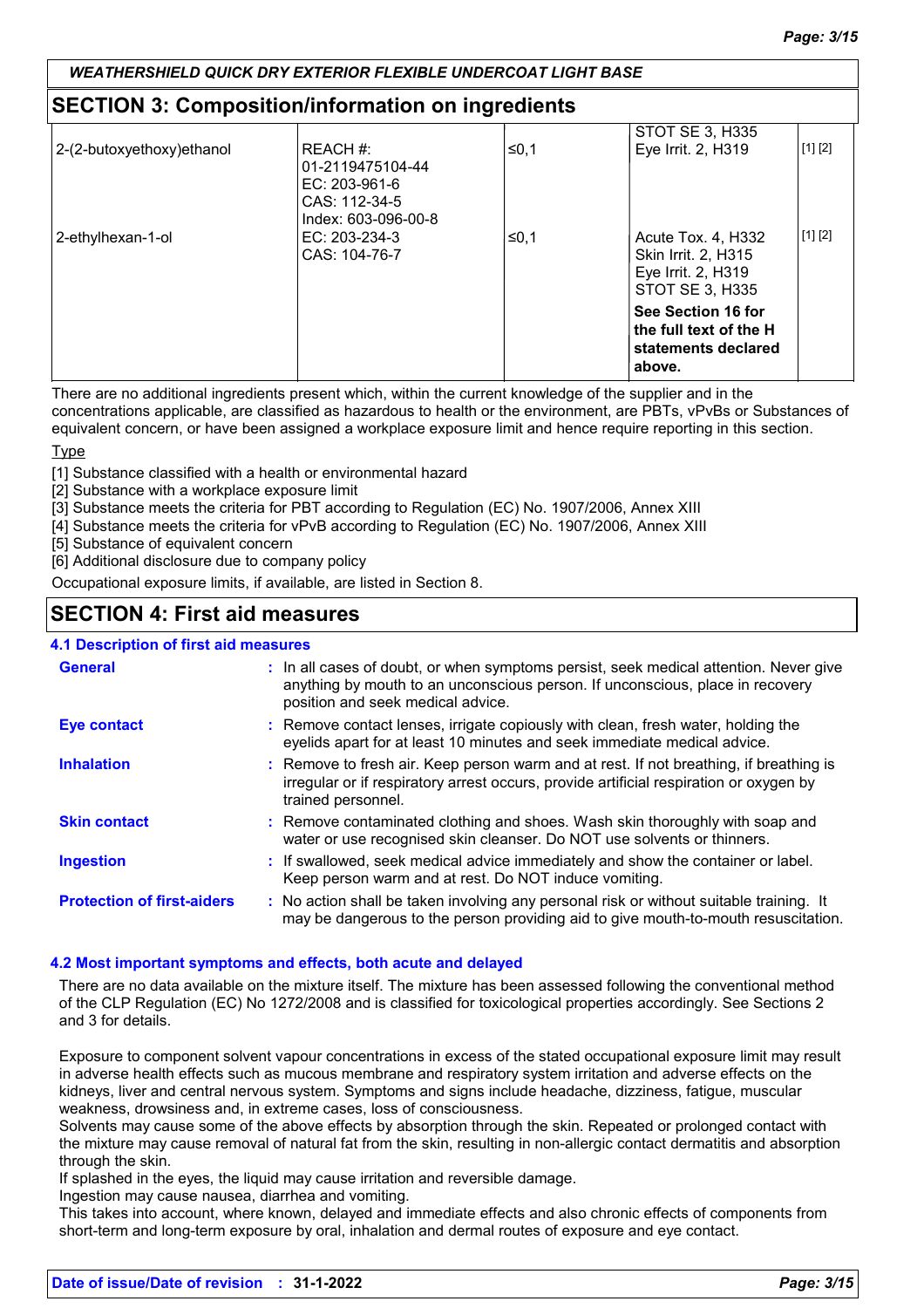## **SECTION 4: First aid measures**

Contains 2,4,7,9-tetramethyldec-5-yne-4,7-diol, IPBC, C(M)IT/MIT(3:1). May produce an allergic reaction.

### **4.3 Indication of any immediate medical attention and special treatment needed**

| <b>Notes to physician</b>  | : Treat symptomatically. Contact poison treatment specialist immediately if large<br>quantities have been ingested or inhaled. |
|----------------------------|--------------------------------------------------------------------------------------------------------------------------------|
| <b>Specific treatments</b> | No specific treatment.                                                                                                         |

See toxicological information (Section 11)

| <b>SECTION 5: Firefighting measures</b>                  |                                                                                                                              |  |  |
|----------------------------------------------------------|------------------------------------------------------------------------------------------------------------------------------|--|--|
| 5.1 Extinguishing media                                  |                                                                                                                              |  |  |
| <b>Suitable extinguishing</b><br>media                   | : Recommended: alcohol-resistant foam, $CO2$ , powders, water spray.                                                         |  |  |
| Unsuitable extinguishing<br>media                        | : Do not use water jet.                                                                                                      |  |  |
|                                                          | 5.2 Special hazards arising from the substance or mixture                                                                    |  |  |
| <b>Hazards from the</b><br>substance or mixture          | : Fire will produce dense black smoke. Exposure to decomposition products may<br>cause a health hazard.                      |  |  |
| <b>Hazardous combustion</b><br>products                  | : Decomposition products may include the following materials: carbon monoxide,<br>carbon dioxide, smoke, oxides of nitrogen. |  |  |
| <b>5.3 Advice for firefighters</b>                       |                                                                                                                              |  |  |
| <b>Special protective actions</b><br>for fire-fighters   | : Cool closed containers exposed to fire with water. Do not release runoff from fire to<br>drains or watercourses.           |  |  |
| <b>Special protective</b><br>equipment for fire-fighters | : Appropriate breathing apparatus may be required.                                                                           |  |  |

## **SECTION 6: Accidental release measures**

|                                                                       | 6.1 Personal precautions, protective equipment and emergency procedures                                                                                                                                                                                                            |
|-----------------------------------------------------------------------|------------------------------------------------------------------------------------------------------------------------------------------------------------------------------------------------------------------------------------------------------------------------------------|
| For non-emergency<br>personnel                                        | : Exclude sources of ignition and ventilate the area. Avoid breathing vapour or mist.<br>Refer to protective measures listed in sections 7 and 8.                                                                                                                                  |
| For emergency responders                                              | : If specialised clothing is required to deal with the spillage, take note of any<br>information in Section 8 on suitable and unsuitable materials. See also the<br>information in "For non-emergency personnel".                                                                  |
| <b>6.2 Environmental</b><br>precautions                               | : Do not allow to enter drains or watercourses. If the product contaminates lakes,<br>rivers, or sewers, inform the appropriate authorities in accordance with local<br>regulations.                                                                                               |
| <b>6.3 Methods and material</b><br>for containment and<br>cleaning up | : Contain and collect spillage with non-combustible, absorbent material e.g. sand,<br>earth, vermiculite or diatomaceous earth and place in container for disposal<br>according to local regulations (see Section 13). Preferably clean with a detergent.<br>Avoid using solvents. |
| 6.4 Reference to other<br><b>sections</b>                             | : See Section 1 for emergency contact information.<br>See Section 8 for information on appropriate personal protective equipment.<br>See Section 13 for additional waste treatment information.                                                                                    |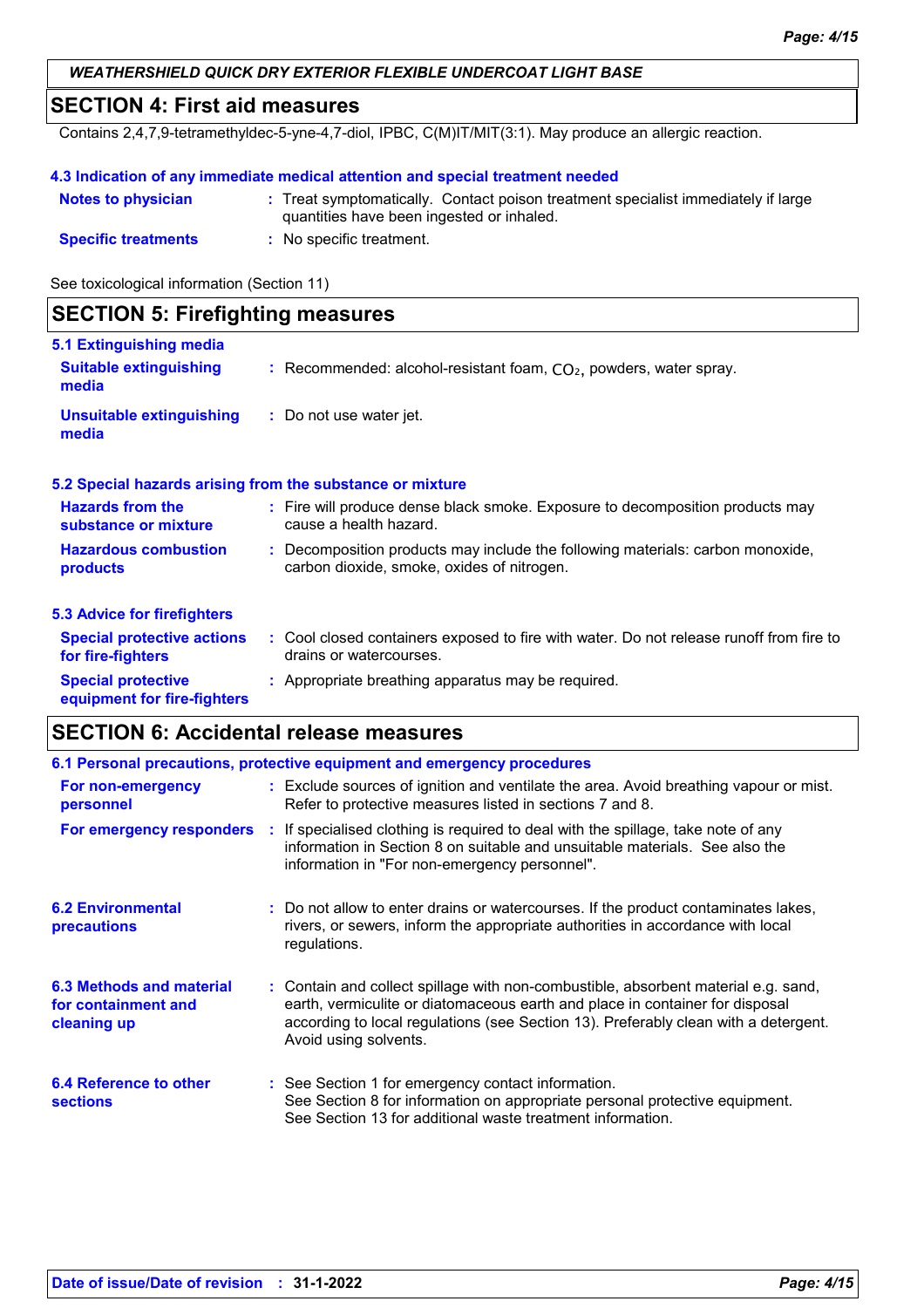## **SECTION 7: Handling and storage**

The information in this section contains generic advice and guidance. The list of Identified Uses in Section 1 should be consulted for any available use-specific information provided in the Exposure Scenario(s).

| <b>7.1 Precautions for safe</b><br>handling | : Prevent the creation of flammable or explosive concentrations of vapours in air and<br>avoid vapour concentrations higher than the occupational exposure limits.<br>In addition, the product should only be used in areas from which all naked lights and<br>other sources of ignition have been excluded. Electrical equipment should be<br>protected to the appropriate standard. |
|---------------------------------------------|---------------------------------------------------------------------------------------------------------------------------------------------------------------------------------------------------------------------------------------------------------------------------------------------------------------------------------------------------------------------------------------|
|                                             | Mixture may charge electrostatically: always use earthing leads when transferring<br>from one container to another.                                                                                                                                                                                                                                                                   |
|                                             | Operators should wear antistatic footwear and clothing and floors should be of the<br>conducting type.                                                                                                                                                                                                                                                                                |
|                                             | Keep away from heat, sparks and flame. No sparking tools should be used.<br>Avoid contact with skin and eyes. Avoid the inhalation of dust, particulates, spray or<br>mist arising from the application of this mixture. Avoid inhalation of dust from<br>sanding.                                                                                                                    |
|                                             | Eating, drinking and smoking should be prohibited in areas where this material is<br>handled, stored and processed.                                                                                                                                                                                                                                                                   |
|                                             | Put on appropriate personal protective equipment (see Section 8).                                                                                                                                                                                                                                                                                                                     |
|                                             | Never use pressure to empty. Container is not a pressure vessel.                                                                                                                                                                                                                                                                                                                      |
|                                             | Always keep in containers made from the same material as the original one.<br>Comply with the health and safety at work laws.                                                                                                                                                                                                                                                         |
|                                             | Do not allow to enter drains or watercourses.                                                                                                                                                                                                                                                                                                                                         |
|                                             | Information on fire and explosion protection                                                                                                                                                                                                                                                                                                                                          |
|                                             | Vapours are heavier than air and may spread along floors. Vapours may form<br>explosive mixtures with air.                                                                                                                                                                                                                                                                            |
|                                             | When operators, whether spraying or not, have to work inside the spray booth,<br>ventilation is unlikely to be sufficient to control particulates and solvent vapour in all<br>cases. In such circumstances they should wear a compressed air-fed respirator<br>during the spraying process and until such time as the particulates and solvent                                       |

#### **7.2 Conditions for safe storage, including any incompatibilities**

Store in accordance with local regulations.

**Notes on joint storage**

Keep away from: oxidising agents, strong alkalis, strong acids.

**Additional information on storage conditions**

Observe label precautions. Store in a dry, cool and well-ventilated area. Keep away from heat and direct sunlight. Keep away from sources of ignition. No smoking. Prevent unauthorised access. Containers that have been opened must be carefully resealed and kept upright to prevent leakage.

vapour concentration has fallen below the exposure limits.

### **7.3 Specific end use(s) Recommendations :**

: Not available.

**Industrial sector specific :**

: Not available.

**solutions**

## **SECTION 8: Exposure controls/personal protection**

The information in this section contains generic advice and guidance. Information is provided based on typical anticipated uses of the product. Additional measures might be required for bulk handling or other uses that could significantly increase worker exposure or environmental releases.

#### **8.1 Control parameters**

**Occupational exposure limits**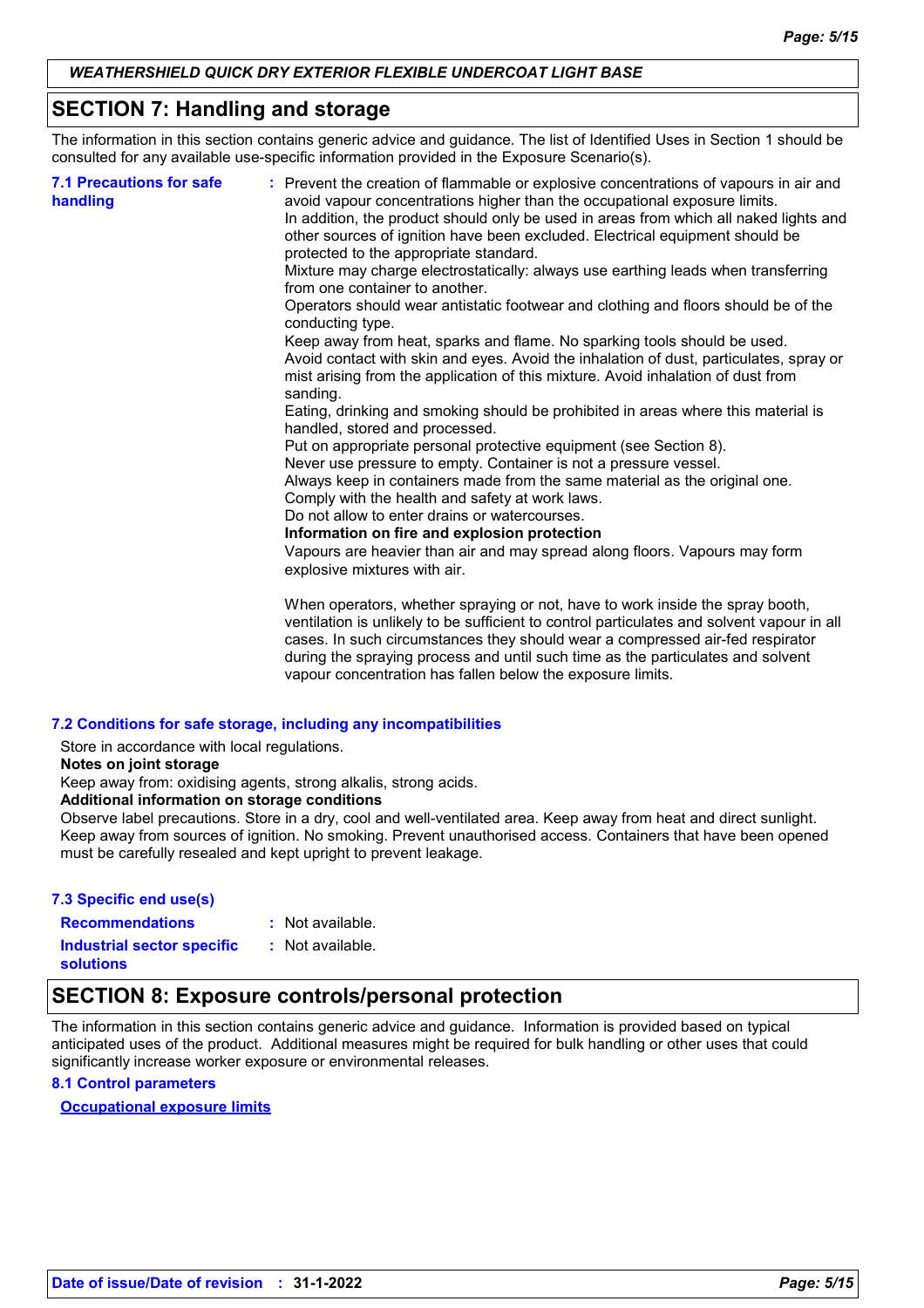## **SECTION 8: Exposure controls/personal protection**

| <b>Product/ingredient name</b>                    |           | <b>Exposure limit values</b>                                                                                                                                                                                                                                                                                                                                                                                                                                                                                                                                                                                                                                                                                                                                                                                                                                                                                                                                                                                        |
|---------------------------------------------------|-----------|---------------------------------------------------------------------------------------------------------------------------------------------------------------------------------------------------------------------------------------------------------------------------------------------------------------------------------------------------------------------------------------------------------------------------------------------------------------------------------------------------------------------------------------------------------------------------------------------------------------------------------------------------------------------------------------------------------------------------------------------------------------------------------------------------------------------------------------------------------------------------------------------------------------------------------------------------------------------------------------------------------------------|
| triethylamine                                     |           | EH40/2005 WELs (United Kingdom (UK), 12/2011). Absorbed                                                                                                                                                                                                                                                                                                                                                                                                                                                                                                                                                                                                                                                                                                                                                                                                                                                                                                                                                             |
|                                                   |           | through skin.                                                                                                                                                                                                                                                                                                                                                                                                                                                                                                                                                                                                                                                                                                                                                                                                                                                                                                                                                                                                       |
|                                                   |           | STEL: 17 mg/m <sup>3</sup> 15 minutes.                                                                                                                                                                                                                                                                                                                                                                                                                                                                                                                                                                                                                                                                                                                                                                                                                                                                                                                                                                              |
|                                                   |           | TWA: 2 ppm 8 hours.                                                                                                                                                                                                                                                                                                                                                                                                                                                                                                                                                                                                                                                                                                                                                                                                                                                                                                                                                                                                 |
|                                                   |           | TWA: 8 mg/m <sup>3</sup> 8 hours.                                                                                                                                                                                                                                                                                                                                                                                                                                                                                                                                                                                                                                                                                                                                                                                                                                                                                                                                                                                   |
|                                                   |           | STEL: 4 ppm 15 minutes.                                                                                                                                                                                                                                                                                                                                                                                                                                                                                                                                                                                                                                                                                                                                                                                                                                                                                                                                                                                             |
| 2-(2-butoxyethoxy) ethanol                        |           | EH40/2005 WELs (United Kingdom (UK), 12/2011).                                                                                                                                                                                                                                                                                                                                                                                                                                                                                                                                                                                                                                                                                                                                                                                                                                                                                                                                                                      |
|                                                   |           | TWA: 10 ppm 8 hours.                                                                                                                                                                                                                                                                                                                                                                                                                                                                                                                                                                                                                                                                                                                                                                                                                                                                                                                                                                                                |
|                                                   |           | TWA: 67,5 mg/m <sup>3</sup> 8 hours.                                                                                                                                                                                                                                                                                                                                                                                                                                                                                                                                                                                                                                                                                                                                                                                                                                                                                                                                                                                |
|                                                   |           | STEL: 15 ppm 15 minutes.<br>STEL: 101,2 mg/m <sup>3</sup> 15 minutes.                                                                                                                                                                                                                                                                                                                                                                                                                                                                                                                                                                                                                                                                                                                                                                                                                                                                                                                                               |
|                                                   |           |                                                                                                                                                                                                                                                                                                                                                                                                                                                                                                                                                                                                                                                                                                                                                                                                                                                                                                                                                                                                                     |
| 2-ethylhexan-1-ol                                 |           | EU OEL (Europe, 2/2017). Notes: list of indicative<br>occupational exposure limit values                                                                                                                                                                                                                                                                                                                                                                                                                                                                                                                                                                                                                                                                                                                                                                                                                                                                                                                            |
|                                                   |           | TWA: 1 ppm 8 hours.                                                                                                                                                                                                                                                                                                                                                                                                                                                                                                                                                                                                                                                                                                                                                                                                                                                                                                                                                                                                 |
|                                                   |           | TWA: 5,4 mg/m <sup>3</sup> 8 hours.                                                                                                                                                                                                                                                                                                                                                                                                                                                                                                                                                                                                                                                                                                                                                                                                                                                                                                                                                                                 |
|                                                   |           |                                                                                                                                                                                                                                                                                                                                                                                                                                                                                                                                                                                                                                                                                                                                                                                                                                                                                                                                                                                                                     |
| <b>Recommended monitoring</b><br>procedures       | required. | If this product contains ingredients with exposure limits, personal, workplace<br>atmosphere or biological monitoring may be required to determine the effectiveness<br>of the ventilation or other control measures and/or the necessity to use respiratory<br>protective equipment. Reference should be made to monitoring standards, such as<br>the following: European Standard EN 689 (Workplace atmospheres - Guidance for<br>the assessment of exposure by inhalation to chemical agents for comparison with<br>limit values and measurement strategy) European Standard EN 14042 (Workplace<br>atmospheres - Guide for the application and use of procedures for the assessment<br>of exposure to chemical and biological agents) European Standard EN 482<br>(Workplace atmospheres - General requirements for the performance of procedures<br>for the measurement of chemical agents) Reference to national guidance<br>documents for methods for the determination of hazardous substances will also be |
| <b>DNELS/DMELS</b><br>No DNELs/DMELs available.   |           |                                                                                                                                                                                                                                                                                                                                                                                                                                                                                                                                                                                                                                                                                                                                                                                                                                                                                                                                                                                                                     |
| <b>PNECs</b>                                      |           |                                                                                                                                                                                                                                                                                                                                                                                                                                                                                                                                                                                                                                                                                                                                                                                                                                                                                                                                                                                                                     |
| No PNECs available                                |           |                                                                                                                                                                                                                                                                                                                                                                                                                                                                                                                                                                                                                                                                                                                                                                                                                                                                                                                                                                                                                     |
| <b>8.2 Exposure controls</b>                      |           |                                                                                                                                                                                                                                                                                                                                                                                                                                                                                                                                                                                                                                                                                                                                                                                                                                                                                                                                                                                                                     |
| <b>Appropriate engineering</b><br><b>controls</b> |           | : Provide adequate ventilation. Where reasonably practicable, this should be<br>achieved by the use of local exhaust ventilation and good general extraction. If<br>these are not sufficient to maintain concentrations of particulates and solvent<br>vapours below the OEL, suitable respiratory protection must be worn.                                                                                                                                                                                                                                                                                                                                                                                                                                                                                                                                                                                                                                                                                         |
| <b>Individual protection measures</b>             |           |                                                                                                                                                                                                                                                                                                                                                                                                                                                                                                                                                                                                                                                                                                                                                                                                                                                                                                                                                                                                                     |
| <b>Hygiene measures</b>                           |           | : Wash hands, forearms and face thoroughly after handling chemical products, before<br>eating, smoking and using the lavatory and at the end of the working period.<br>Appropriate techniques should be used to remove potentially contaminated clothing.<br>Wash contaminated clothing before reusing. Ensure that eyewash stations and<br>safety showers are close to the workstation location.                                                                                                                                                                                                                                                                                                                                                                                                                                                                                                                                                                                                                   |
| <b>Eye/face protection</b>                        |           | : Use safety eyewear designed to protect against splash of liquids.                                                                                                                                                                                                                                                                                                                                                                                                                                                                                                                                                                                                                                                                                                                                                                                                                                                                                                                                                 |
| <b>Skin protection</b>                            |           |                                                                                                                                                                                                                                                                                                                                                                                                                                                                                                                                                                                                                                                                                                                                                                                                                                                                                                                                                                                                                     |
|                                                   |           |                                                                                                                                                                                                                                                                                                                                                                                                                                                                                                                                                                                                                                                                                                                                                                                                                                                                                                                                                                                                                     |
| <b>Hand protection</b>                            |           |                                                                                                                                                                                                                                                                                                                                                                                                                                                                                                                                                                                                                                                                                                                                                                                                                                                                                                                                                                                                                     |
| <b>Gloves</b>                                     | material. | : When prolonged or frequently repeated contact may occur, a glove with a protection<br>class of 6 (breakthrough time >480 minutes according to EN374) is recommended.<br>Recommended gloves: Viton ® or Nitrile, thickness ≥ 0.38 mm.<br>When only brief contact is expected, a glove with protection class of 2 or higher<br>(breakthrough time > 30 minutes according to EN374) is recommended.<br>Recommended gloves: Nitrile, thickness ≥ 0.12 mm.<br>Gloves should be replaced regularly and if there is any sign of damage to the glove                                                                                                                                                                                                                                                                                                                                                                                                                                                                      |
|                                                   |           | The performance or effectiveness of the glove may be reduced by physical/chemical                                                                                                                                                                                                                                                                                                                                                                                                                                                                                                                                                                                                                                                                                                                                                                                                                                                                                                                                   |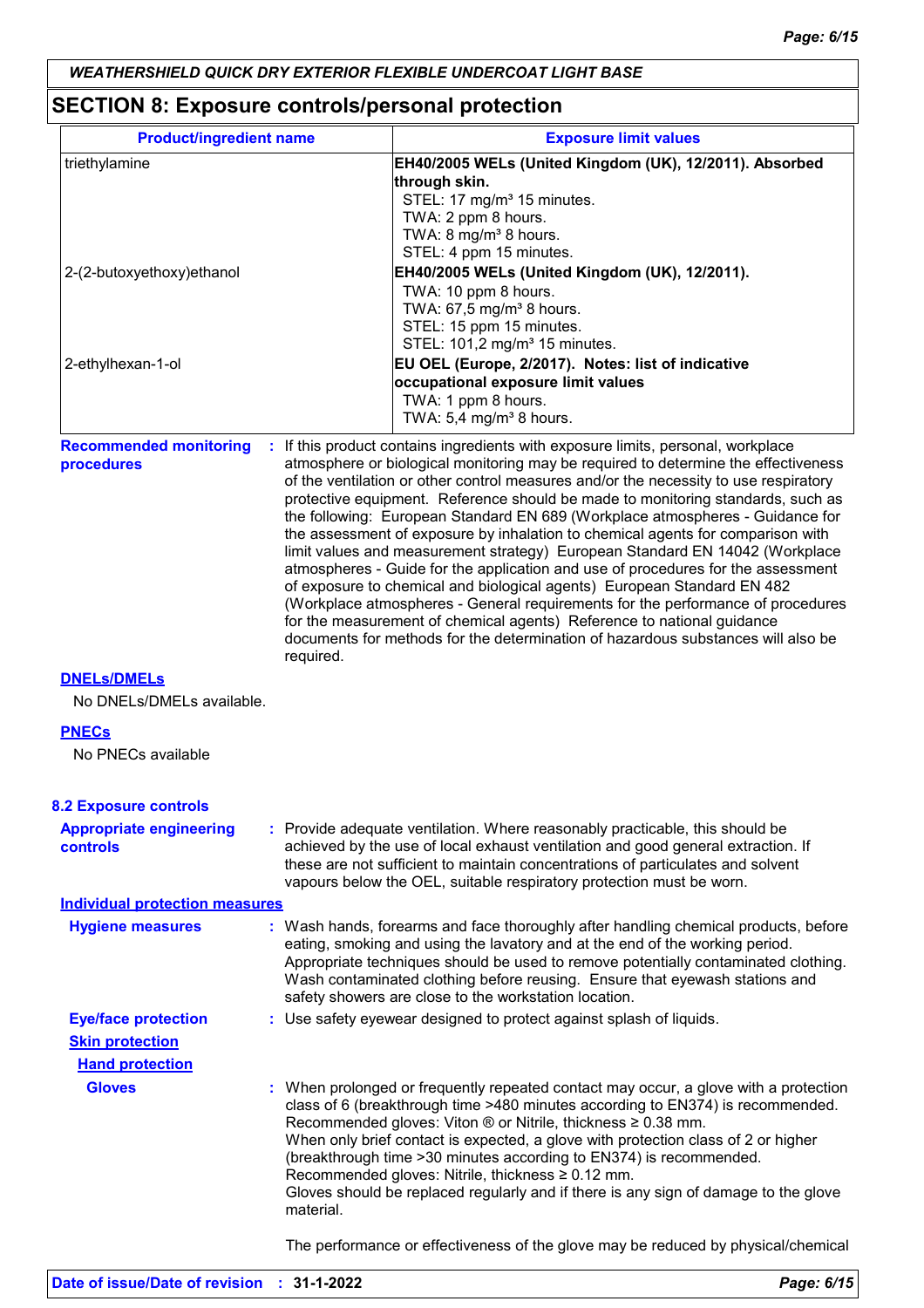## **SECTION 8: Exposure controls/personal protection**

|                               | damage and poor maintenance.                                                                                                                                                                                                                                                                                                                                                                                                                                                                                                                                                                                                                                                            |
|-------------------------------|-----------------------------------------------------------------------------------------------------------------------------------------------------------------------------------------------------------------------------------------------------------------------------------------------------------------------------------------------------------------------------------------------------------------------------------------------------------------------------------------------------------------------------------------------------------------------------------------------------------------------------------------------------------------------------------------|
| <b>Body protection</b>        | : Personnel should wear antistatic clothing made of natural fibres or of high-<br>temperature-resistant synthetic fibres.                                                                                                                                                                                                                                                                                                                                                                                                                                                                                                                                                               |
| <b>Other skin protection</b>  | : Appropriate footwear and any additional skin protection measures should be<br>selected based on the task being performed and the risks involved and should be<br>approved by a specialist before handling this product.                                                                                                                                                                                                                                                                                                                                                                                                                                                               |
| <b>Respiratory protection</b> | : If workers are exposed to concentrations above the exposure limit, they must use<br>appropriate, certified respirators.                                                                                                                                                                                                                                                                                                                                                                                                                                                                                                                                                               |
|                               | OLD LEAD-BASED PAINTS:                                                                                                                                                                                                                                                                                                                                                                                                                                                                                                                                                                                                                                                                  |
|                               | When surfaces are to be prepared for painting, account should be taken of the age<br>of the property and the possibility that lead-pigmented paint might be present. There<br>is a possibility that ingestion or inhalation of scrapings or dust arising from the<br>preparation work could cause health effects. As a working rule you should assume<br>that this will be the case if the age of the property is pre 1960.                                                                                                                                                                                                                                                             |
|                               | Where possible wet sanding or chemical stripping methods should be used with<br>surfaces of this type to avoid the creation of dust. When dry sanding cannot be<br>avoided, and effective local exhaust ventilation is not available, it is recommended<br>that a dust respirator is worn, that is approved for use with lead dusts, and its type<br>selected on the basis of the COSHH assessment, taking into account the<br>Workplace Exposure Limit for lead in air. Furthermore, steps should be taken to<br>ensure containment of the dusts created, and that all practicable measures are<br>taken to clean up thoroughly all deposits of dusts in and around the affected area. |
|                               | Respiratory protection in case of dust or spray mist formation. (particle filter EN143<br>type P2) Respiratory protection in case of vapour formation. (half mask with<br>combination filter A2-P2 til concentrations of 0,5 Vol%.)                                                                                                                                                                                                                                                                                                                                                                                                                                                     |
|                               | The current Control of Lead at Work Regulations approved code of practice should<br>be consulted for advice on protective clothing and personal hygiene precautions.<br>Care should also be taken to exclude visitors, members of the household and<br>especially children from the affected area, during the actual work and the<br>subsequent clean up operations. All scrapings, dust, etc. should be disposed of by<br>the professional painting contractor as Hazardous Waste.                                                                                                                                                                                                     |
|                               | Extra precautions will also need to be taken when burning off old lead-based paints<br>because fumes containing lead will be produced. It is recommended that a<br>respirator, approved for use with particulate fumes of lead is selected on the basis<br>of the COSHH assessment, taking into account the Workplace Exposure Limit for<br>lead in air. Similar precautions to those given above about sanding should be taken<br>with reference to protective clothing, disposal of scrapings and dusts, and exclusion<br>of other personnel and especially children from the building during actual work and<br>the subsequent clean up operations.                                  |
|                               | Avoid the inhalation of dust. Wear suitable face mask if dry sanding. Special<br>precautions should be taken during surface preparation of pre-1960s paint surfaces<br>over wood and metal as they may contain harmful lead.                                                                                                                                                                                                                                                                                                                                                                                                                                                            |
|                               | OLD LEAD-BASED PAINTS:                                                                                                                                                                                                                                                                                                                                                                                                                                                                                                                                                                                                                                                                  |
|                               | When surfaces are to be prepared for painting, account should be taken of the<br>age of the property and the possibility that lead-pigmented paint might be present.<br>There is a possibility that ingestion or inhalation of scrapings or dust arising from<br>the preparation work could cause health effects. As a working rule you should<br>assume that this will be the case if the age of the property is pre 1960.                                                                                                                                                                                                                                                             |
|                               | Where possible wet sanding or chemical stripping methods should be used with<br>surfaces of this type to avoid the creation of dust. When dry sanding cannot be<br>avoided, and effective local exhaust ventilation is not available, it is recommended<br>that a dust respirator is worn, that is approved for use with lead dusts, and its type<br>selected on the basis of the COSHH assessment, taking into account the<br>Workplace Exposure Limit for lead in air. Furthermore, steps should be taken to                                                                                                                                                                          |

ensure containment of the dusts created, and that all practicable measures are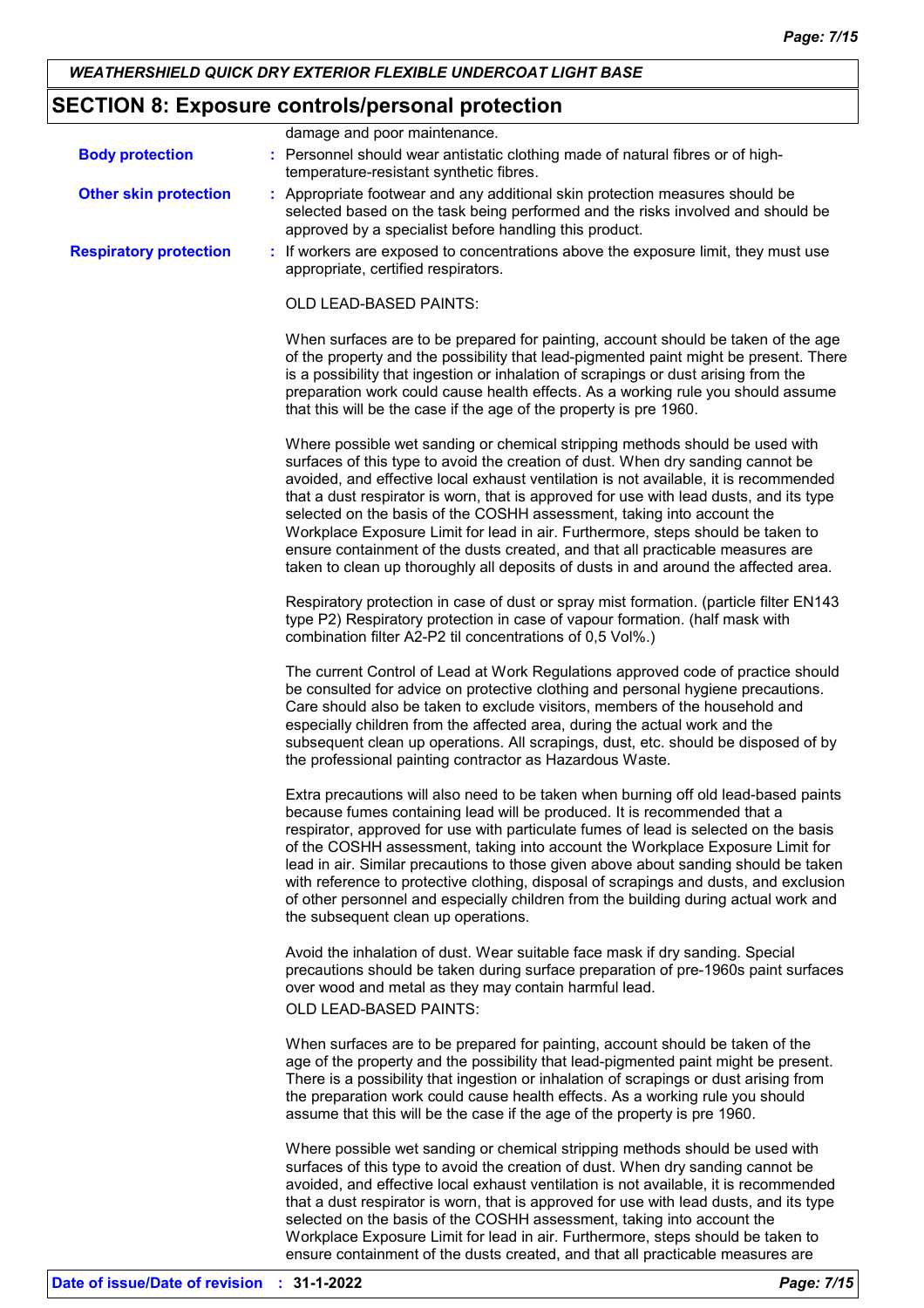## **SECTION 8: Exposure controls/personal protection**

taken to clean up thoroughly all deposits of dusts in and around the affected area.

| Respiratory protection in case of dust or spray mist formation. (particle filter<br>EN143 type P2) Respiratory protection in case of vapour formation. (half mask<br>with combination filter A2-P2 til concentrations of 0,5 Vol%.)                                                                                                                                                                                                                                                                                                                                                                                                                    |
|--------------------------------------------------------------------------------------------------------------------------------------------------------------------------------------------------------------------------------------------------------------------------------------------------------------------------------------------------------------------------------------------------------------------------------------------------------------------------------------------------------------------------------------------------------------------------------------------------------------------------------------------------------|
| The current Control of Lead at Work Regulations approved code of practice<br>should be consulted for advice on protective clothing and personal hygiene<br>precautions. Care should also be taken to exclude visitors, members of the<br>household and especially children from the affected area, during the actual work<br>and the subsequent clean up operations. All scrapings, dust, etc. should be<br>disposed of by the professional painting contractor as Hazardous Waste.                                                                                                                                                                    |
| Extra precautions will also need to be taken when burning off old lead-based<br>paints because fumes containing lead will be produced. It is recommended that a<br>respirator, approved for use with particulate fumes of lead is selected on the basis<br>of the COSHH assessment, taking into account the Workplace Exposure Limit for<br>lead in air. Similar precautions to those given above about sanding should be taken<br>with reference to protective clothing, disposal of scrapings and dusts, and<br>exclusion of other personnel and especially children from the building during<br>actual work and the subsequent clean up operations. |
| Avoid the inhalation of dust. Wear suitable face mask if dry sanding. Special<br>precautions should be taken during surface preparation of pre-1960s paint<br>surfaces over wood and metal as they may contain harmful lead.                                                                                                                                                                                                                                                                                                                                                                                                                           |
|                                                                                                                                                                                                                                                                                                                                                                                                                                                                                                                                                                                                                                                        |

| <b>Environmental exposure</b> | : Do not allow to enter drains or watercourses. |
|-------------------------------|-------------------------------------------------|
| controls                      |                                                 |

## **SECTION 9: Physical and chemical properties**

## **9.1. Information on basic physical and chemical properties**

| <b>Appearance</b>                                      |                                                          |
|--------------------------------------------------------|----------------------------------------------------------|
| <b>Physical state</b>                                  | : Liquid.                                                |
| <b>Colour</b>                                          | : Various: See label.                                    |
| <b>Odour</b>                                           | : Not available.                                         |
| <b>Odour threshold</b>                                 | $\cdot$ Not available.                                   |
| pH                                                     | : 8 [Conc. (% w/w): 100%]                                |
| <b>Melting point/freezing point</b>                    | : Not available.                                         |
| <b>Initial boiling point and boiling</b>               | $: 100^{\circ}$ C                                        |
| range                                                  |                                                          |
| <b>Flash point</b>                                     | Not applicable.                                          |
| <b>Evaporation rate</b>                                | Not available.                                           |
| <b>Upper/lower flammability or</b><br>explosive limits | : Not available.                                         |
| <b>Vapour pressure</b>                                 | : Not available.                                         |
| <b>Vapour density</b>                                  | : Not available.                                         |
| <b>Relative density</b>                                | : 1,321                                                  |
| <b>Solubility(ies)</b>                                 | Easily soluble in the following materials: cold water.   |
| <b>Partition coefficient: n-octanol/</b><br>water      | $:$ Not available.                                       |
| <b>Auto-ignition temperature</b>                       | : Not available.                                         |
| <b>Decomposition temperature</b>                       | : Not available.                                         |
| <b>Viscosity</b>                                       | Kinematic (room temperature): $12,11$ cm <sup>2</sup> /s |
| <b>Explosive properties</b>                            | Not available.                                           |
|                                                        |                                                          |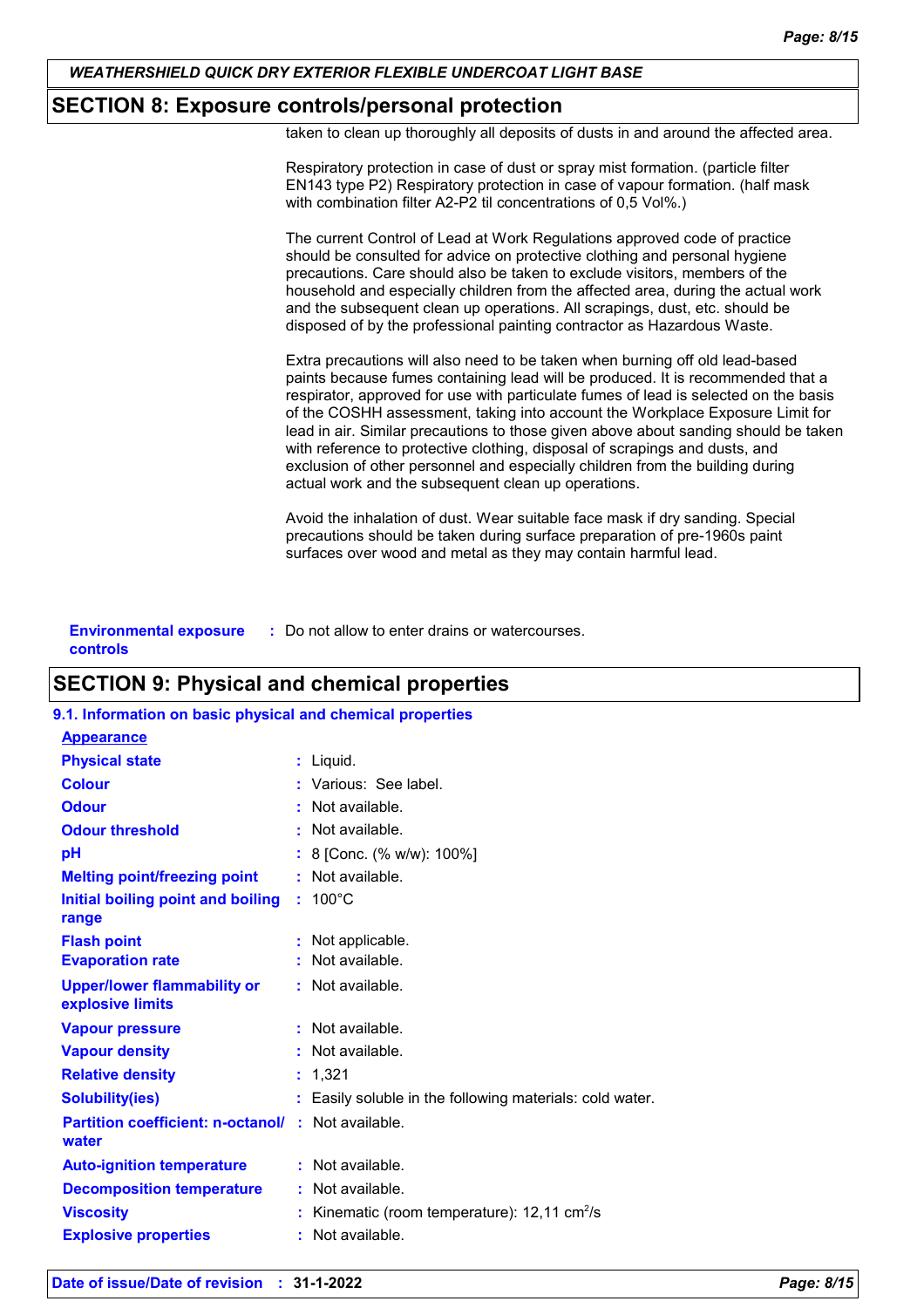## **SECTION 9: Physical and chemical properties Oxidising properties :** Not available. **9.2. Other information Solubility in water :** Not available. **SECTION 10: Stability and reactivity 10.2 Chemical stability :** Stable under recommended storage and handling conditions (see Section 7). **10.3 Possibility of hazardous reactions :** Under normal conditions of storage and use, hazardous reactions will not occur. **10.1 Reactivity :** No specific test data related to reactivity available for this product or its ingredients.

#### : Keep away from the following materials to prevent strong exothermic reactions: oxidising agents, strong alkalis, strong acids. **10.4 Conditions to avoid conditional E** When exposed to high temperatures may produce hazardous decomposition products. **10.5 Incompatible materials :**

#### **10.6 Hazardous decomposition products :** Decomposition products may include the following materials: carbon monoxide, carbon dioxide, smoke, oxides of nitrogen.

## **SECTION 11: Toxicological information**

### **11.1 Information on toxicological effects**

There are no data available on the mixture itself. The mixture has been assessed following the conventional method of the CLP Regulation (EC) No 1272/2008 and is classified for toxicological properties accordingly. See Sections 2 and 3 for details.

Exposure to component solvent vapour concentrations in excess of the stated occupational exposure limit may result in adverse health effects such as mucous membrane and respiratory system irritation and adverse effects on the kidneys, liver and central nervous system. Symptoms and signs include headache, dizziness, fatigue, muscular weakness, drowsiness and, in extreme cases, loss of consciousness.

Solvents may cause some of the above effects by absorption through the skin. Repeated or prolonged contact with the mixture may cause removal of natural fat from the skin, resulting in non-allergic contact dermatitis and absorption through the skin.

If splashed in the eyes, the liquid may cause irritation and reversible damage.

Ingestion may cause nausea, diarrhea and vomiting.

This takes into account, where known, delayed and immediate effects and also chronic effects of components from short-term and long-term exposure by oral, inhalation and dermal routes of exposure and eye contact.

**Acute toxicity** Contains 2,4,7,9-tetramethyldec-5-yne-4,7-diol, IPBC, C(M)IT/MIT(3:1). May produce an allergic reaction.

| <b>Product/ingredient name</b> | <b>Result</b>        | <b>Species</b> | <b>Dose</b> | <b>Exposure</b> |
|--------------------------------|----------------------|----------------|-------------|-----------------|
| 3-butoxypropan-2-ol            | LD50 Dermal          | Rabbit         | 3100 mg/kg  |                 |
|                                | LD50 Oral            | Rat            | 2700 mg/kg  |                 |
| <b>IPBC</b>                    | LD50 Oral            | Rat            | 1470 mg/kg  |                 |
| triethylamine                  | LD50 Dermal          | Rabbit         | 570 uL/kg   |                 |
|                                | LD50 Intraperitoneal | Mouse          | 405 mg/kg   |                 |
|                                | LD50 Oral            | Mouse          | 546 mg/kg   |                 |
|                                | LD50 Oral            | Rat            | 460 mg/kg   |                 |
|                                | LDLo Intraperitoneal | Rat            | 75 mg/kg    |                 |
|                                | <b>TDLo Ocular</b>   | Rabbit         | $100$ pph   |                 |
| 2-ethylhexan-1-ol              | LD50 Dermal          | Rabbit         | 1970 mg/kg  |                 |
|                                | LD50 Intraperitoneal | Mouse          | 726 mg/kg   |                 |
|                                | LD50 Intraperitoneal | Rat            | 500 mg/kg   |                 |
|                                | LD50 Intraperitoneal | Rat            | 650 mg/kg   |                 |
|                                | LD50 Oral            | Guinea pig     | 1860 mg/kg  |                 |
|                                | LD50 Oral            | Guinea pig     | 600 mg/kg   |                 |
|                                | LD50 Oral            | Mouse          | 2500 mg/kg  |                 |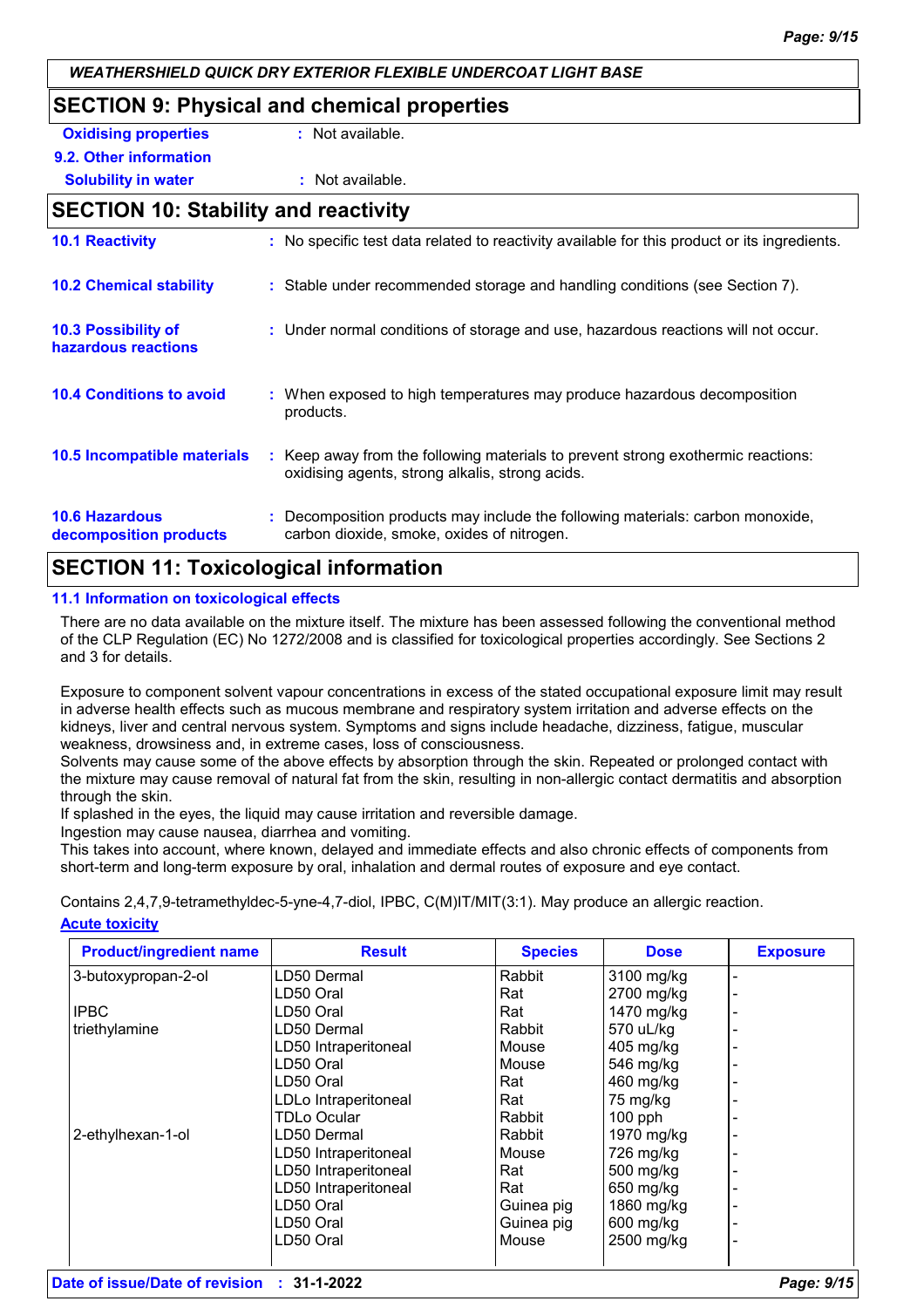## **SECTION 11: Toxicological information**

| LD50 Oral         | Rabbit | 1180 $mg/kg$ |                          |
|-------------------|--------|--------------|--------------------------|
| LD50 Oral         | Rat    | 3730 mg/kg   |                          |
| LD50 Oral         | Rat    | 3730 mg/kg   |                          |
| ILD50 Parenteral  | Mouse  | 1670 mg/kg   |                          |
| LD50 Parenteral   | Rat    | 4600 mg/kg   | $\overline{\phantom{0}}$ |
| LD50 Subcutaneous | Rat    | 650 mg/kg    |                          |
| ILDLo Oral        | Human  | 428,6 mg/kg  | $\overline{\phantom{0}}$ |
| ILDLo Oral        | Rat    | 1516 mg/kg   |                          |
| LDLo Subcutaneous | Rat    | 5,54 $g/kg$  |                          |

**Conclusion/Summary :** Not available.

**Acute toxicity estimates**

| <b>Product/ingredient name</b>        | Oral (mg/<br>kg) | <b>Dermal</b><br>(mg/kg) | <b>Inhalation</b><br>(gases)<br>(ppm) | <b>Inhalation</b><br>(vapours)<br>(mg/l) | <b>Inhalation</b><br>(dusts<br>and mists)<br>(mg/l) |
|---------------------------------------|------------------|--------------------------|---------------------------------------|------------------------------------------|-----------------------------------------------------|
| L1040018 BWX0100 WB OP PRM AE PU FXBW | N/A              | N/A                      | 175000                                | 750                                      | N/A                                                 |
| 3-butoxypropan-2-ol                   | 2700             | 3100                     | N/A                                   | N/A                                      | N/A                                                 |
| <b>IPBC</b>                           | 500              | N/A                      | 700                                   | 3                                        | N/A                                                 |
| triethylamine                         | 500              | 300                      | N/A                                   | 3                                        | N/A                                                 |
| 2-ethylhexan-1-ol                     | N/A              | N/A                      | N/A                                   | 11                                       | N/A                                                 |

#### **Irritation/Corrosion**

| <b>Product/ingredient name</b>               | <b>Result</b>            | <b>Species</b> | <b>Score</b>             | <b>Exposure</b>            | <b>Observation</b> |
|----------------------------------------------|--------------------------|----------------|--------------------------|----------------------------|--------------------|
| 2,4,7,9-tetramethyldec-<br>$5$ -yne-4,7-diol | Eyes - Severe irritant   | Rabbit         |                          | 0.1 Mililiters             |                    |
|                                              | Skin - Mild irritant     | Rabbit         |                          | 10.5 Grams                 |                    |
| triethylamine                                | Skin - Mild irritant     | Rabbit         |                          | 365<br>milligrams          |                    |
| 2-(2-butoxyethoxy)ethanol                    | Eyes - Moderate irritant | Rabbit         | $\blacksquare$           | l24 hours 20<br>milligrams |                    |
|                                              | Eyes - Severe irritant   | Rabbit         | ۰                        | 20 milligrams              |                    |
| 2-ethylhexan-1-ol                            | Eyes - Moderate irritant | Rabbit         | $\overline{\phantom{a}}$ | 24 hours 20<br>milligrams  |                    |
|                                              | Eyes - Moderate irritant | Rabbit         | $\overline{\phantom{a}}$ | 20<br>Micrograms           |                    |
|                                              | Eyes - Severe irritant   | Rabbit         |                          | 20 milligrams              |                    |
|                                              | Skin - Mild irritant     | Rabbit         |                          | 415<br>milligrams          |                    |
|                                              | Skin - Moderate irritant | Rabbit         | $\overline{\phantom{a}}$ | 24 hours 500<br>milligrams |                    |
|                                              | Skin - Severe irritant   | Rabbit         | $\blacksquare$           | 10.5 Mililiters            |                    |
| <b>Conclusion/Summary</b>                    | : Not available.         |                |                          |                            |                    |
| <b>Sensitisation</b>                         |                          |                |                          |                            |                    |
| <b>Conclusion/Summary</b>                    | : Not available.         |                |                          |                            |                    |

| <b>Mutagenicity</b>                                     |                    |
|---------------------------------------------------------|--------------------|
| <b>Conclusion/Summary</b>                               | $:$ Not available. |
| <u>Carcinogenicity</u>                                  |                    |
| <b>Conclusion/Summary</b>                               | $:$ Not available. |
| <b>Reproductive toxicity</b>                            |                    |
| <b>Conclusion/Summary</b>                               | : Not available.   |
| <u>Teratogenicity</u>                                   |                    |
| <b>Conclusion/Summary</b>                               | : Not available.   |
| <b>Specific target organ toxicity (single exposure)</b> |                    |
| Not available.                                          |                    |
|                                                         |                    |

**Specific target organ toxicity (repeated exposure)**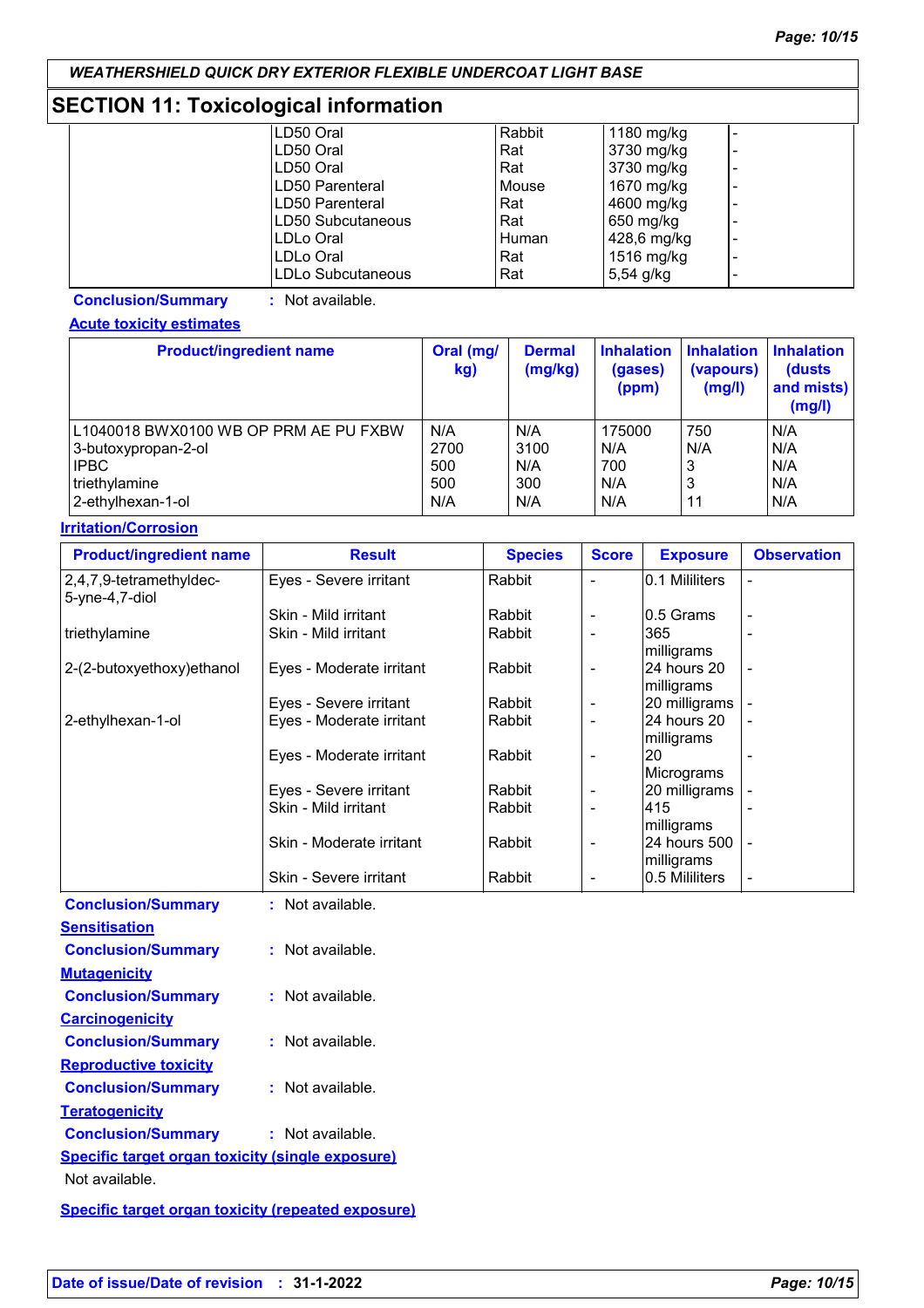**Biodegradability** 

### *WEATHERSHIELD QUICK DRY EXTERIOR FLEXIBLE UNDERCOAT LIGHT BASE*

## **SECTION 11: Toxicological information**

| <b>Product/ingredient name</b> | <b>Category</b> | <b>Route of</b><br>exposure | <b>Target organs</b> |
|--------------------------------|-----------------|-----------------------------|----------------------|
| <b>IPBC</b>                    | Category 1      |                             |                      |

**Aspiration hazard**

Not available.

**Other information :**

: Not available.

## **SECTION 12: Ecological information**

#### **12.1 Toxicity**

There are no data available on the mixture itself. Do not allow to enter drains or watercourses.

The mixture has been assessed following the summation method of the CLP Regulation (EC) No 1272/2008 and is classified for eco-toxicological properties accordingly. See Sections 2 and 3 for details.

| <b>Product/ingredient name</b> | <b>Result</b>                     | <b>Species</b>             | <b>Exposure</b> |
|--------------------------------|-----------------------------------|----------------------------|-----------------|
| 2-ethylhexan-1-ol              | Acute LC50 28200 µg/l Fresh water | Fish - Pimephales promelas | 196 hours       |
| <b>Conclusion/Summary</b>      | Not available.                    |                            |                 |

#### **12.2 Persistence and degradability**

| <b>Conclusion/Summary</b>      | : Not available.         |                   |                |
|--------------------------------|--------------------------|-------------------|----------------|
| <b>Product/ingredient name</b> | <b>Aquatic half-life</b> | <b>Photolysis</b> | Biodegradabili |
| <b>IPBC</b>                    |                          |                   | Readily        |

#### **12.3 Bioaccumulative potential**

| <b>Product/ingredient name</b> | $\mathsf{LogP}_\mathsf{ow}$ | <b>BCF</b> | <b>Potential</b> |
|--------------------------------|-----------------------------|------------|------------------|
| 3-butoxypropan-2-ol            | 1,2                         |            | l low            |
| <b>IPBC</b>                    | 2,81                        |            | low              |
| triethylamine                  | 1,45                        | < 0.5      | low              |
| $ 2-(2-butoxyethoxy)ethanol$   |                             |            | low              |
| 2-ethylhexan-1-ol              | 2.9                         | 25,33      | low              |

#### **12.4 Mobility in soil**

| <b>Soil/water partition</b>           | : Not available. |
|---------------------------------------|------------------|
| <b>coefficient</b> (K <sub>oc</sub> ) |                  |
| <b>Mobility</b>                       | : Not available. |

## **12.5 Results of PBT and vPvB assessment**

This mixture does not contain any substances that are assessed to be a PBT or a vPvB.

**12.6 Other adverse effects** : No known significant effects or critical hazards.

## **SECTION 13: Disposal considerations**

The information in this section contains generic advice and guidance. The list of Identified Uses in Section 1 should be consulted for any available use-specific information provided in the Exposure Scenario(s).

#### **13.1 Waste treatment methods**

**Product**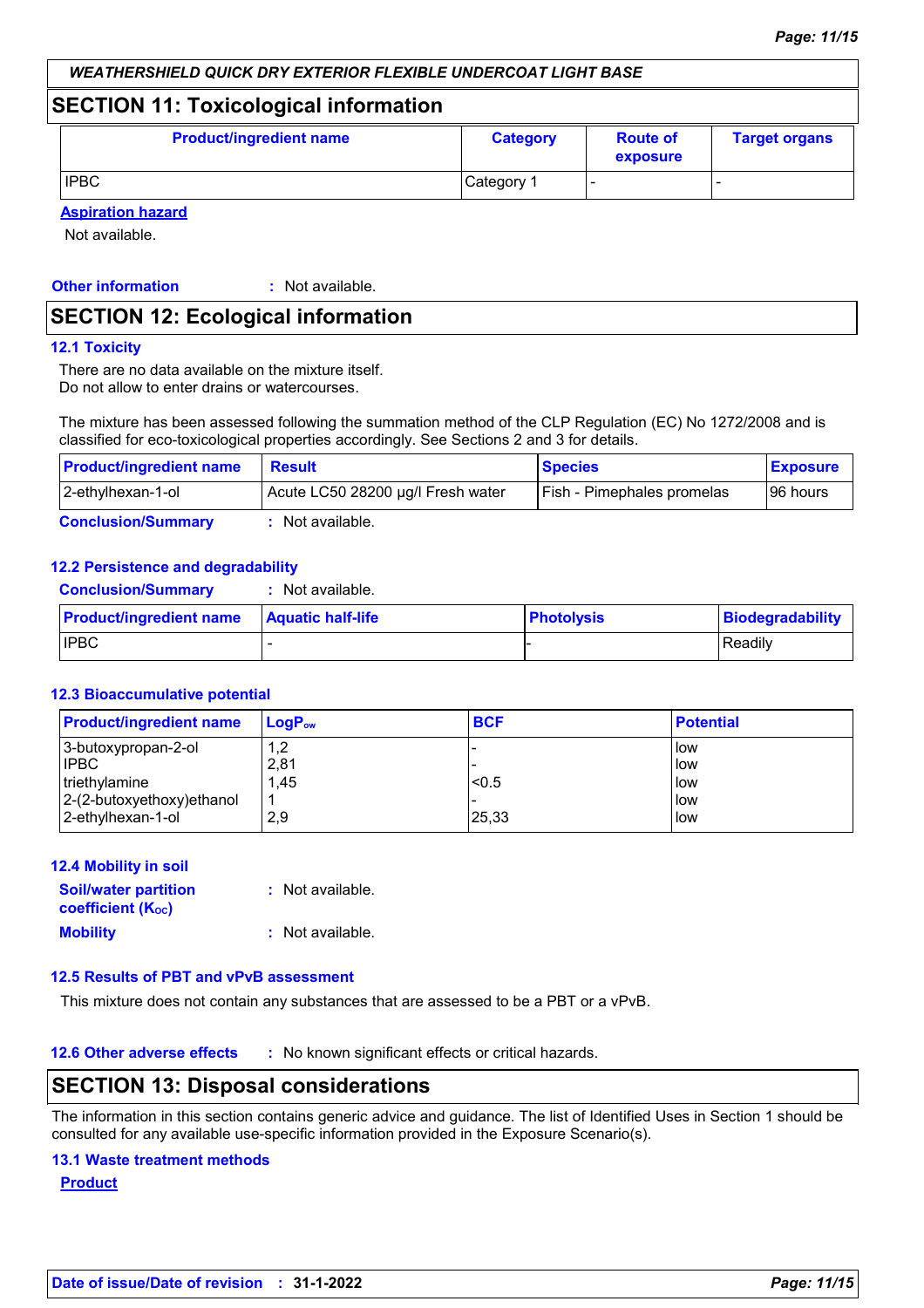## **SECTION 13: Disposal considerations**

| <b>Methods of disposal</b>     | The generation of waste should be avoided or minimised wherever possible.<br>Disposal of this product, solutions and any by-products should at all times comply<br>with the requirements of environmental protection and waste disposal legislation<br>and any regional local authority requirements. Dispose of surplus and non-<br>recyclable products via a licensed waste disposal contractor. Waste should not be<br>disposed of untreated to the sewer unless fully compliant with the requirements of<br>all authorities with jurisdiction. |  |
|--------------------------------|----------------------------------------------------------------------------------------------------------------------------------------------------------------------------------------------------------------------------------------------------------------------------------------------------------------------------------------------------------------------------------------------------------------------------------------------------------------------------------------------------------------------------------------------------|--|
| <b>Hazardous waste</b>         | : The classification of the product may meet the criteria for a hazardous waste.                                                                                                                                                                                                                                                                                                                                                                                                                                                                   |  |
| <b>Disposal considerations</b> | Do not allow to enter drains or watercourses.<br>Dispose of according to all federal, state and local applicable regulations.<br>If this product is mixed with other wastes, the original waste product code may no<br>longer apply and the appropriate code should be assigned.<br>For further information, contact your local waste authority.                                                                                                                                                                                                   |  |
| <b>Packaging</b>               |                                                                                                                                                                                                                                                                                                                                                                                                                                                                                                                                                    |  |
| <b>Methods of disposal</b>     | : The generation of waste should be avoided or minimised wherever possible. Waste<br>packaging should be recycled. Incineration or landfill should only be considered<br>when recycling is not feasible.                                                                                                                                                                                                                                                                                                                                           |  |
| <b>Disposal considerations</b> | Using information provided in this safety data sheet, advice should be obtained from<br>the relevant waste authority on the classification of empty containers.<br>Empty containers must be scrapped or reconditioned.<br>Dispose of containers contaminated by the product in accordance with local or<br>national legal provisions.                                                                                                                                                                                                              |  |
| <b>Type of packaging</b>       | European waste catalogue (EWC)                                                                                                                                                                                                                                                                                                                                                                                                                                                                                                                     |  |
| <b>CEPE Paint Guidelines</b>   | 15 01 10*<br>packaging containing residues of or contaminated by<br>hazardous substances                                                                                                                                                                                                                                                                                                                                                                                                                                                           |  |
| <b>Special precautions</b>     | : This material and its container must be disposed of in a safe way. Care should be<br>taken when handling emptied containers that have not been cleaned or rinsed out.<br>Empty containers or liners may retain some product residues. Avoid dispersal of<br>spilt material and runoff and contact with soil, waterways, drains and sewers.                                                                                                                                                                                                       |  |

## **SECTION 14: Transport information**

## **Information pertaining to IATA and ADN is considered not relevant since the material is not packaged in the correct approved packaging required of these methods of transport.**

|                                                                    | <b>ADR</b>      | <b>IMDG</b>     |
|--------------------------------------------------------------------|-----------------|-----------------|
| 14.1 UN number                                                     | Not regulated.  | Not regulated.  |
| 14.2 UN proper<br>shipping name                                    | Not applicable. | Not applicable. |
| <b>14.3 Transport</b><br>hazard class(es)<br><b>Class</b>          | Not applicable. | Not applicable. |
| <b>Subsidiary class</b>                                            |                 |                 |
| <b>14.4 Packing group</b>                                          | Not applicable. | Not applicable. |
| 14.5<br><b>Environmental</b><br>hazards<br><b>Marine pollutant</b> | No.             | No.             |
| <b>Marine pollutant</b><br><b>substances</b>                       |                 | Not available.  |
|                                                                    |                 |                 |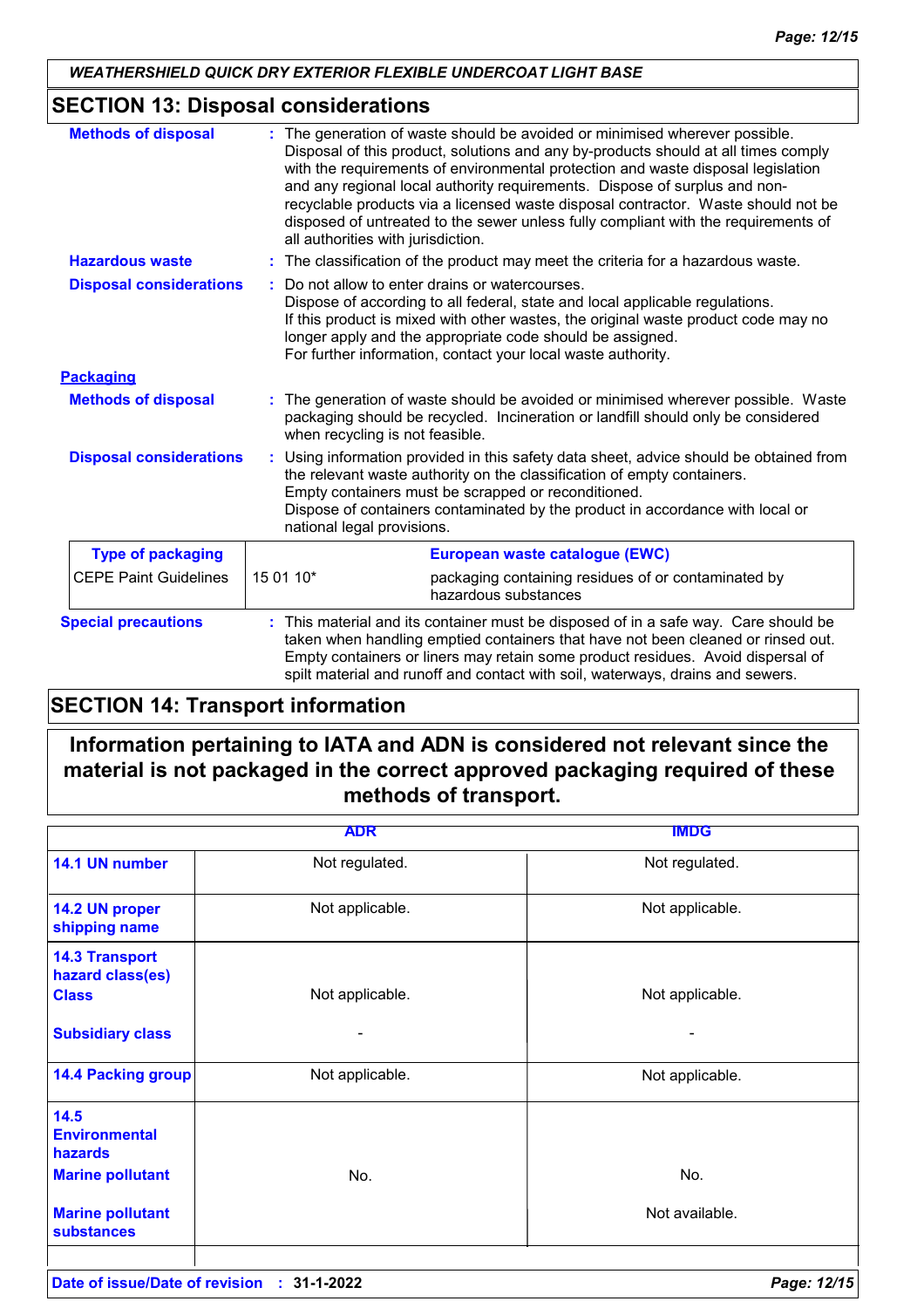## **Information pertaining to IATA and ADN is considered not relevant since the material is not packaged in the correct approved packaging required of these methods of transport.**

| <b>14.6 Special</b><br>precautions for<br><b>user</b>                                        | Transport within user's premises: always<br>transport in closed containers that are upright<br>and secure. Ensure that persons transporting<br>the product know what to do in the event of an<br>accident or spillage. |                 |  |  |
|----------------------------------------------------------------------------------------------|------------------------------------------------------------------------------------------------------------------------------------------------------------------------------------------------------------------------|-----------------|--|--|
| <b>HI/Kemler number</b><br><b>Emergency</b><br>schedules (EmS)                               | Not available.                                                                                                                                                                                                         | Not applicable. |  |  |
| <b>14.7 Transport in bulk</b><br>: Not applicable.<br>according to IMO<br><b>instruments</b> |                                                                                                                                                                                                                        |                 |  |  |
| <b>Additional</b><br><b>information</b>                                                      |                                                                                                                                                                                                                        |                 |  |  |

## **SECTION 15: Regulatory information**

### **15.1 Safety, health and environmental regulations/legislation specific for the substance or mixture EU Regulation (EC) No. 1907/2006 (REACH)**

### **Annex XIV - List of substances subject to authorisation**

#### **Annex XIV**

None of the components are listed, or the component present is below its threshold.

#### **Substances of very high concern**

None of the components are listed, or the component present is below its threshold.

**Annex XVII - Restrictions :** Not applicable.

**on the manufacture, placing on the market and use of certain dangerous substances, mixtures and articles**

#### **Other EU regulations**

## **Ozone depleting substances (1005/2009/EU)**

Not listed.

## **Prior Informed Consent (PIC) (649/2012/EU)**

Not listed.

#### **Seveso Directive**

This product is not controlled under the Seveso Directive.

#### **National regulations**

**International regulations**

**Chemical Weapon Convention List Schedules I, II & III Chemicals**

Not listed.

#### **Montreal Protocol**

Not listed.

**Stockholm Convention on Persistent Organic Pollutants** Not listed.

**Rotterdam Convention on Prior Informed Consent (PIC)** Not listed.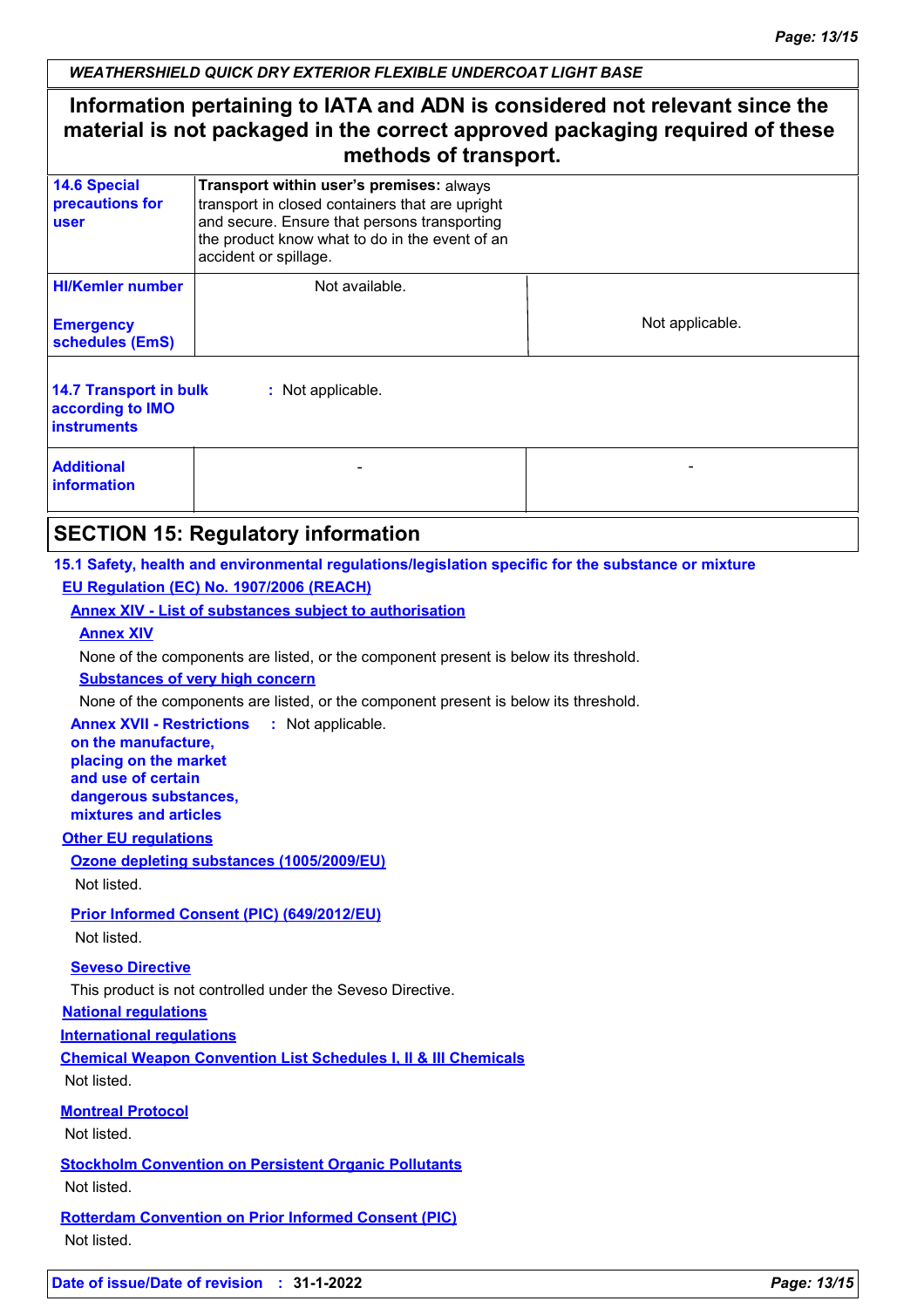## **SECTION 15: Regulatory information**

**UNECE Aarhus Protocol on POPs and Heavy Metals**

Not listed.

#### **15.2 Chemical safety**

**:** No Chemical Safety Assessment has been carried out.

**assessment**

## **SECTION 16: Other information**

| <b>CEPE code</b>                                                  |                                                                                                                                                                                                                                                                                                                                                                                                                                                                   |
|-------------------------------------------------------------------|-------------------------------------------------------------------------------------------------------------------------------------------------------------------------------------------------------------------------------------------------------------------------------------------------------------------------------------------------------------------------------------------------------------------------------------------------------------------|
|                                                                   | $\nabla$ Indicates information that has changed from previously issued version.                                                                                                                                                                                                                                                                                                                                                                                   |
| <b>Abbreviations and acronyms : ATE = Acute Toxicity Estimate</b> | CLP = Classification, Labelling and Packaging Regulation [Regulation (EC) No.<br>1272/2008]<br>DMEL = Derived Minimal Effect Level<br>DNEL = Derived No Effect Level<br>EUH statement = CLP-specific Hazard statement<br>$N/A = Not available$<br>PBT = Persistent, Bioaccumulative and Toxic<br>PNEC = Predicted No Effect Concentration<br><b>RRN = REACH Registration Number</b><br>SGG = Segregation Group<br>vPvB = Very Persistent and Very Bioaccumulative |
|                                                                   | Bassed and the dealers the chemithed are considered. Beautetten (PA) New 4050/0000 IALB/AUAI                                                                                                                                                                                                                                                                                                                                                                      |

### **Procedure used to derive the classification according to Regulation (EC) No. 1272/2008 [CLP/GHS]**

| <b>Classification</b>   | <b>Justification</b> |
|-------------------------|----------------------|
| Aquatic Chronic 3, H412 | Calculation method   |

**Full text of abbreviated H statements**

| H <sub>225</sub>  | Highly flammable liquid and vapour.                   |
|-------------------|-------------------------------------------------------|
| H302              | Harmful if swallowed.                                 |
| H <sub>3</sub> 11 | Toxic in contact with skin.                           |
| H314              | Causes severe skin burns and eye damage.              |
| H315              | Causes skin irritation.                               |
| H <sub>3</sub> 17 | May cause an allergic skin reaction.                  |
| H318              | Causes serious eye damage.                            |
| H319              | Causes serious eye irritation.                        |
| H331              | Toxic if inhaled.                                     |
| H332              | Harmful if inhaled.                                   |
| H335              | May cause respiratory irritation.                     |
| H372              | Causes damage to organs through prolonged or repeated |
|                   | exposure.                                             |
| H400              | Very toxic to aquatic life.                           |
| H410              | Very toxic to aquatic life with long lasting effects. |
| H412              | Harmful to aquatic life with long lasting effects.    |

#### **Full text of classifications [CLP/GHS]**

| Acute Tox. 3      | <b>ACUTE TOXICITY - Category 3</b>                 |
|-------------------|----------------------------------------------------|
| Acute Tox, 4      | <b>ACUTE TOXICITY - Category 4</b>                 |
| Aquatic Acute 1   | SHORT-TERM (ACUTE) AQUATIC HAZARD - Category 1     |
| Aquatic Chronic 1 | LONG-TERM (CHRONIC) AQUATIC HAZARD - Category 1    |
| Aquatic Chronic 3 | LONG-TERM (CHRONIC) AQUATIC HAZARD - Category 3    |
| Eye Dam. 1        | SERIOUS EYE DAMAGE/EYE IRRITATION - Category 1     |
| Eye Irrit. 2      | SERIOUS EYE DAMAGE/EYE IRRITATION - Category 2     |
| Flam. Liq. 2      | FLAMMABLE LIQUIDS - Category 2                     |
| Skin Corr. 1A     | SKIN CORROSION/IRRITATION - Category 1A            |
| Skin Irrit. 2     | SKIN CORROSION/IRRITATION - Category 2             |
| Skin Sens. 1      | <b>SKIN SENSITISATION - Category 1</b>             |
| Skin Sens. 1B     | SKIN SENSITISATION - Category 1B                   |
| STOT RE1          | SPECIFIC TARGET ORGAN TOXICITY - REPEATED          |
|                   | <b>EXPOSURE - Category 1</b>                       |
| STOT SE 3         | SPECIFIC TARGET ORGAN TOXICITY - SINGLE EXPOSURE - |
|                   | Category 3                                         |